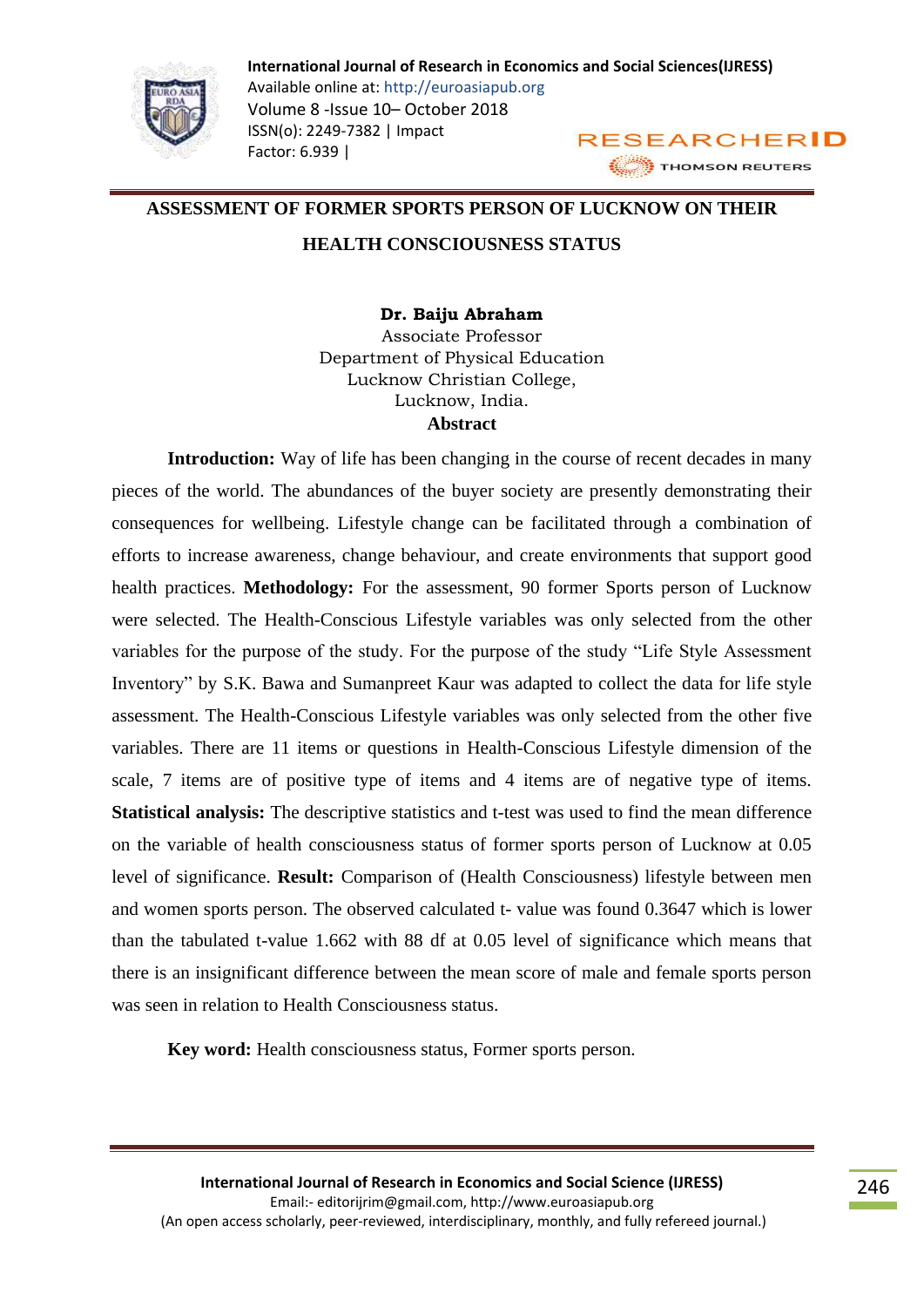

#### **INTRODUCTION**

During recent decades, the population has been increasingly exposed to health-related information through the media. People are informed of risk factors and are encouraged to adopt healthier lifestyles, such as increasing their consumption of fruits and vegetables and performing regular exercise. The potential of these behaviours to prevent diseases such as cancer and cardiovascular disease is often emphasized. In some cases, information concerning serious but potentially avoidable health consequences of behaviours may be perceived as threatening, even though an increased threat may not be an explicit purpose of the communicated message. The substantial amount of information to which people are now exposed may be perceived by some people as confusing and even contradictory. Consequently, there is a growing concern about the potential negative consequences of health-related information in the mass media, especially on lower socio-economic groups.

Coping with a health threat involves the perceptions, cognitions and behaviours that people engage in to minimize the impact of the threat. The way that people cope seems to be influenced by both the characteristics of the person and the situation. McCrae reported that 2– 16% of the variance in coping mechanisms can be accounted for by the type of stressor: different categories of stressors seem to be associated with particular patterns of coping. Of relevance to the present study is Parrott's suggestion that people seem to develop habitual or automatized ways of dealing with health-related messages.

Our modem Lifestyle disposes of physical activity as one of the essential upgrades from our lives. The development of a no communicable way of life infections and the plague increment in corpulence give clear proof of this unevenness between our ways of life and our physical prerequisites. Physical inertia is a condition of moderately complete physical rest, which does not give an adequate upgrade to human organs to keep up their ordinary structures, capacities, and guidelines. Physical inertia has turned into a noteworthy hazard factor for constant no communicable maladies in the populace. Epidemiological research has demonstrated that of the general hazard for coronary illness, type 2 diabetes, colon malignant growth, bosom disease and broken hips in the old is inferable from physical inertia. Important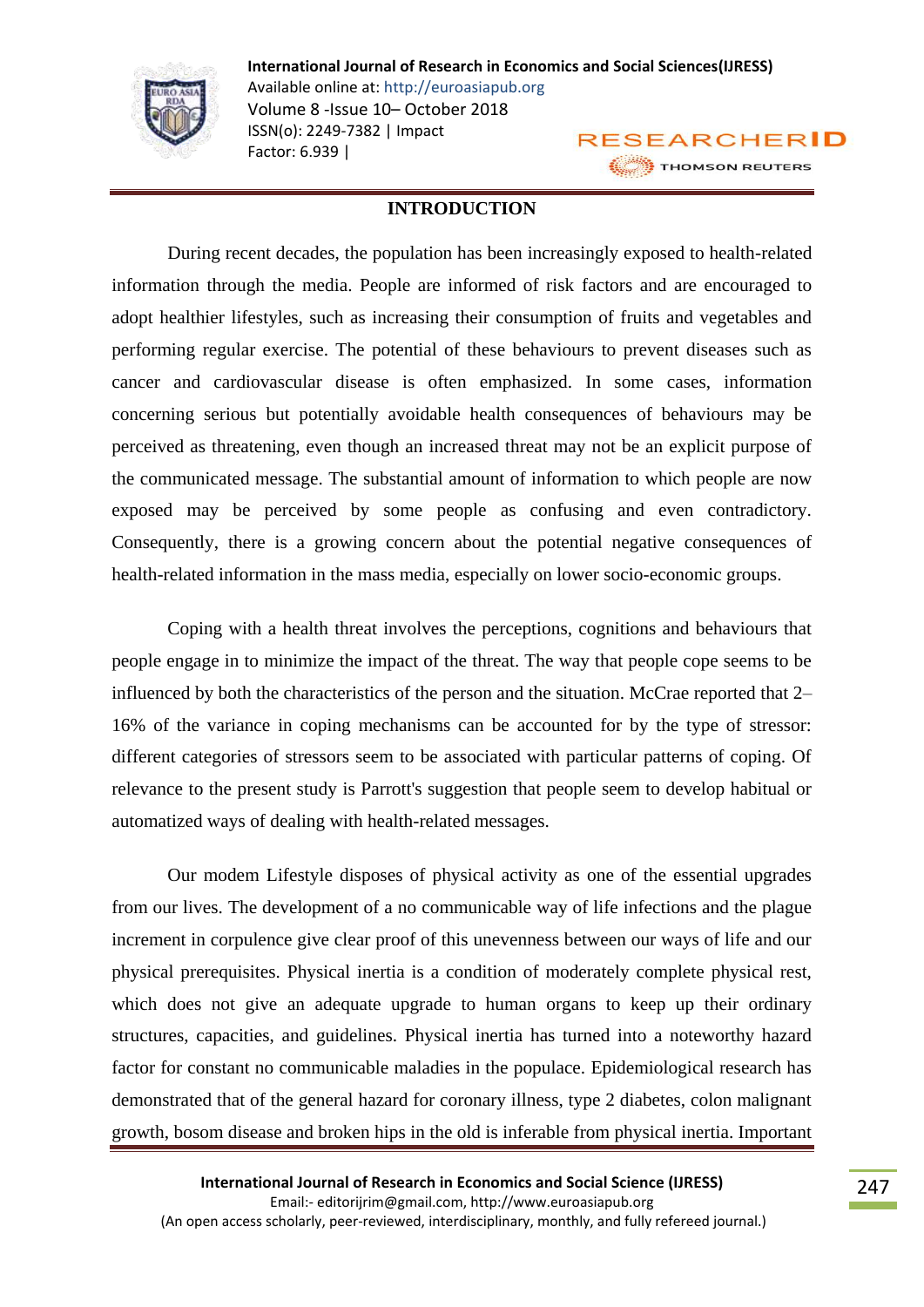

new controlled-trial evidence has accumulated in the area of type 2 diabetes: moderate physical activities combined with weight loss, and a balanced diet can confer a 50-60% reduction in risk of developing diabetes among those already at high risk. Limited new evidence has accumulated for the role of physical activities in promoting mental health and preventing falls.

There are substantial evidences for the contemporary youth being involved in unhealthy behaviors like smoking, alcoholism, drug use etc, which are slowly being acceptable in our culture, and moreover, being promoted and reinforced by mass media and advertising. Compensatory measures to active life being promoted are long hours of television viewing, internet games and chats. Way of life has been changing in the course of recent decades in many pieces of the world. The abundances of the buyer society are presently demonstrating their consequences for wellbeing.

Health promotion is necessary during childhood and adolescence when the youth are laying the foundations for their adult lifestyles. Health promotion is the science or art of helping people change their lifestyle to move towards a state of optimal health. Lifestyle change can be facilitated through a combination of efforts to increase awareness, change behaviour, and create environments that support good health practices. Therefore, an exploration into the lifestyle pattern and health behaviors of adolescence, especially in the changing context of society will be highly beneficial for health promotion and policy framing for development of youth.

### **METHODOLOGY**

**Selection of Subjects:** For the present study, 90 former Sports person of Lucknow were selected, including male and female categories, where male  $(n = 45)$  and female  $(n = 45)$ respectively. The age of the subjects ranged from 45 to 55 years. The subjects were selected from different aeras of Lucknow.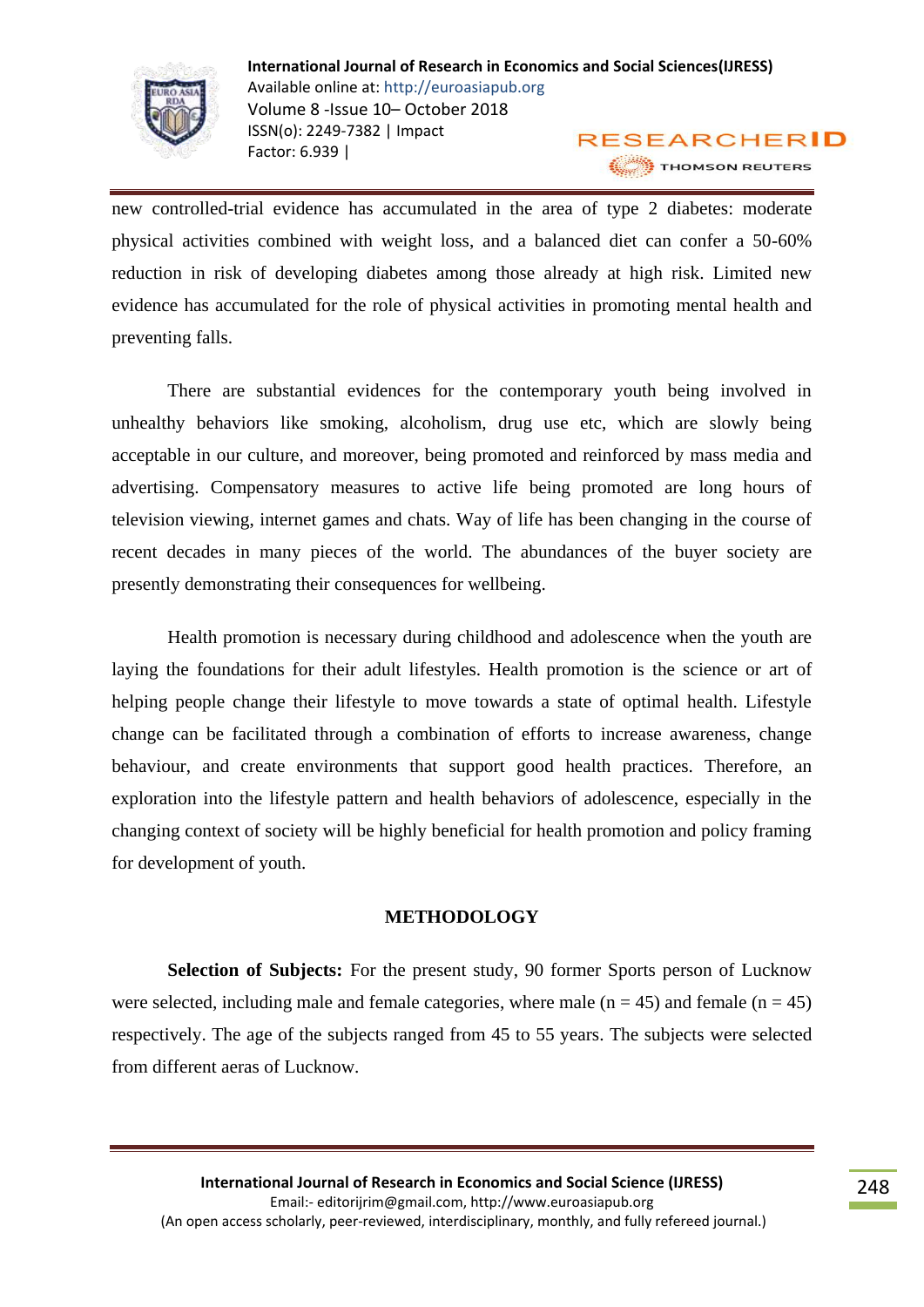

**Selection of Variables:** Health-Conscious Lifestyle: the lifestyle in which the individual always remains conscious for keeping himself physically fit and fine. The health-Conscious Lifestyle variables was only selected from the other variables for the purpose of the study.

# **Selection of the Questionnaire:**

The questionnaire "Life Style Assessment Inventory" was used in this study for the collection of the data. For the purpose of the study "Life Style Assessment Inventory" by S.K. Bawa and Sumanpreet Kaur was adapted to collect the data for Health-Conscious Lifestyle dimension. The health-Conscious Lifestyle variables was only selected from the other five variables of "Life Style Assessment Inventory". There are 11 items or questions in Health-Conscious Lifestyle dimension of the scale, 7 items are of positive type of items and 4 items are of negative type of items.

| S. no | <b>Type of</b><br>item | <b>Strongly</b><br>agree | Agree | Indifferent | <b>Disagree</b> | <b>Strongly</b><br>disagree |
|-------|------------------------|--------------------------|-------|-------------|-----------------|-----------------------------|
|       | Positive               |                          |       |             |                 |                             |
|       | Negative               |                          |       |             |                 |                             |

## **Scoring Table**

## **Statistical Technique**

The descriptive statistics and t-test was used to find the mean difference on the variable of health consciousness status of former sports person of Lucknow at 0.05 level of significance.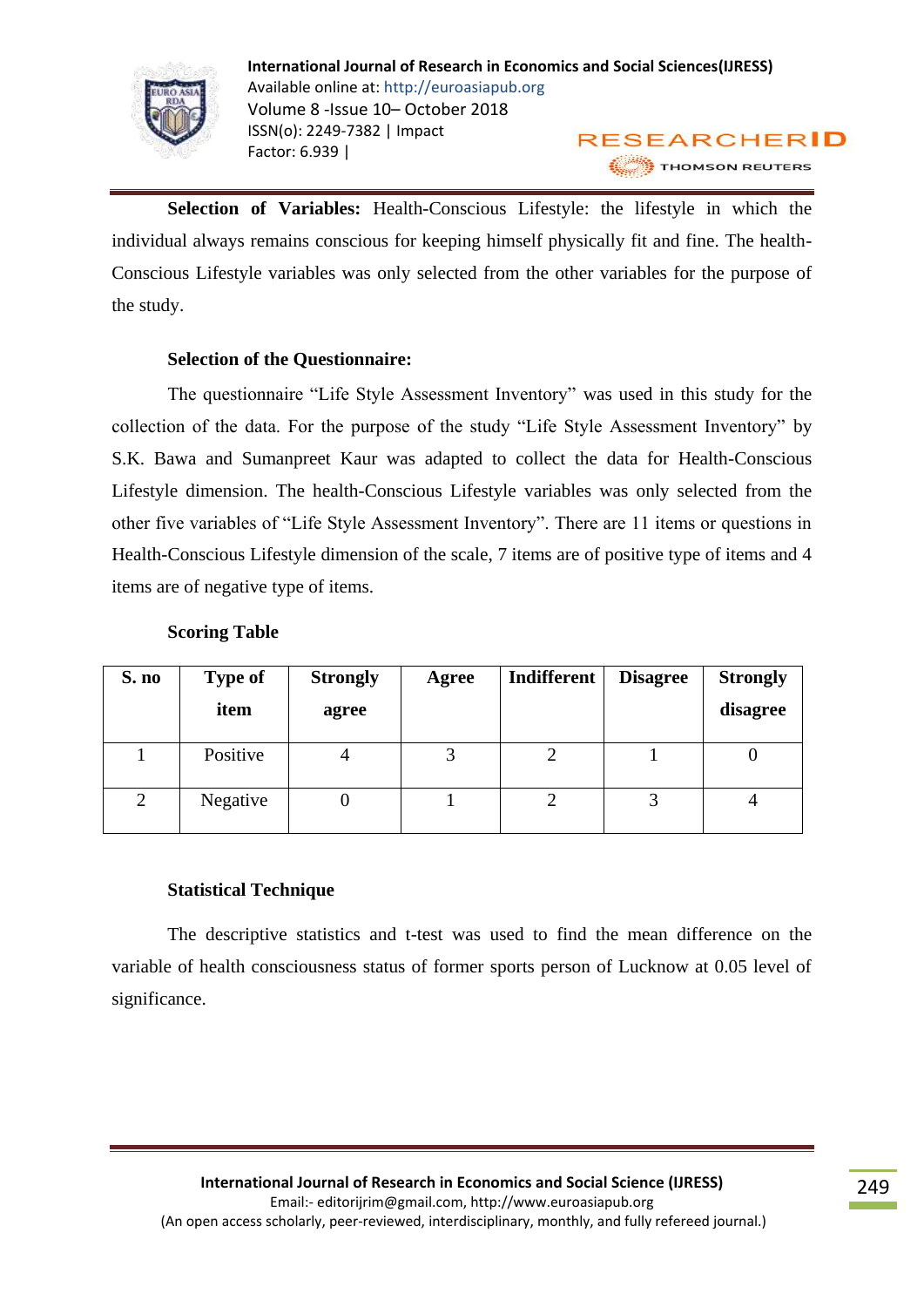

# **Table** - **1 t-test of health consciousness status of former sports person of Lucknow**

| Group | <b>Mean</b> | <b>SD</b> | <b>SEM</b> | <b>SED</b> | df | t-value |
|-------|-------------|-----------|------------|------------|----|---------|
| Men   | 22.48       | 8.3       | 1.2373     | 2.030      | 88 | 0.3647  |
| Women | 24.33       | 10.8      | 1.6100     |            |    |         |

\*Sig. at 0.05 level

The above Table 1: reveals that comparison of (Health Consciousness) between men and women former sports person of Lucknow. The observed calculated t- value was found 0. 3647 which is lower than the tabulated t-value 1.662 with 88 df at 0.05 level of significance which means that there is an insignificant difference between the mean score of male and female former sports person of Lucknow was seen in relation to Health Consciousness status. Further, the difference in mean of two groups has been illustrated with the help of figure.